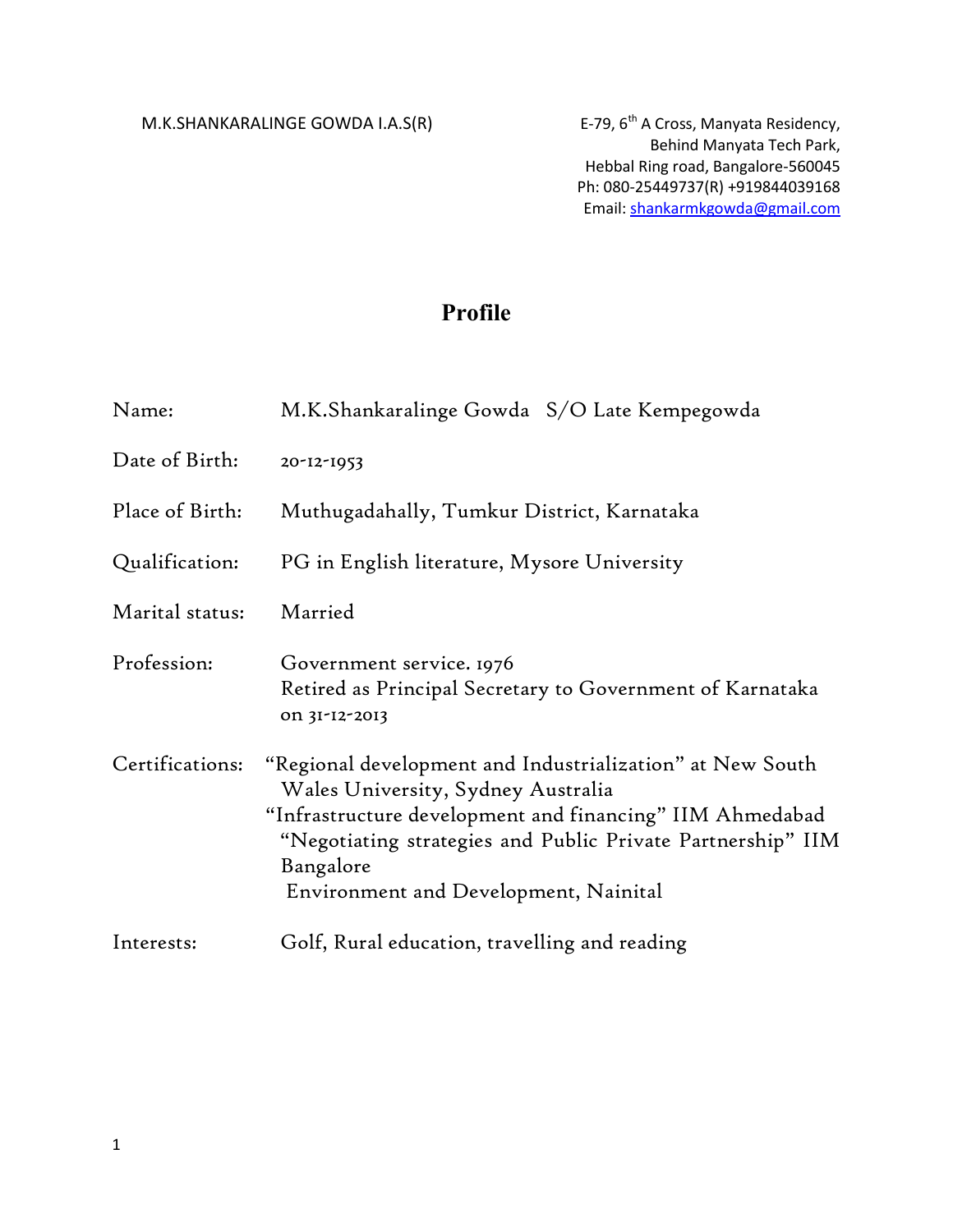## **Key Assignments**

- Deputy Commissioner Dharwad and Bangalore
	- $\triangleright$  Started Total Literacy campaign
- Director of Tourism
	- $\triangleright$  Completed Fifty two (52) tourism projects between 1993 and 1996
	- $\triangleright$  Initiated the process for introduction of Golden chariot train
- Chief Executive Officer, KIADB
	- $\triangleright$  Developed Three (3) industrial areas in Hassan, Dharwad and Raichur
	- $\triangleright$  Initiated the establishment of Infosys campus in Mysore in 1998
- $\clubsuit$  Secretary to Chief Minister from 1999 2004
	- $\triangleright$  The new IT policy for Karnataka was announced
	- $\triangleright$  Karnataka road development corporation was established
	- Vikas Soudha, the New Secretariat, was planned and completed
	- $\triangleright$  Midday meal scheme was introduced for the first time in Karnataka
	- Cauvery Neeravari Nigam was established
	- $\triangleright$  Sthree Shakthi the women empowerment scheme was implemented
- $\mathbf{\hat{P}}$  Secretary to Government, IT & BT
	- $\triangleright$  IT exports from Bangalore grew from \$4 billion to \$8 billion from 2004 -2006
	- $\triangleright$  New IBM campus established; the biggest in Asia
	- $\triangleright$  First Cisco campus outside the USA
	- Microsoft research center opened in Bangalore
	- $\triangleright$  Intel chip development center
	- Biotechnology corridor established in Bommasandra Industrial area
- Commissioner, Bangalore Development Authority
	- Completed major infrastructure projects; flyovers, underpasses and grade separators
	- $\triangleright$  New master plan 2015 was publicized
	- $\triangleright$  Promoted vertical housing growth
	- $\triangleright$  Five new integrated townships were planned and announced